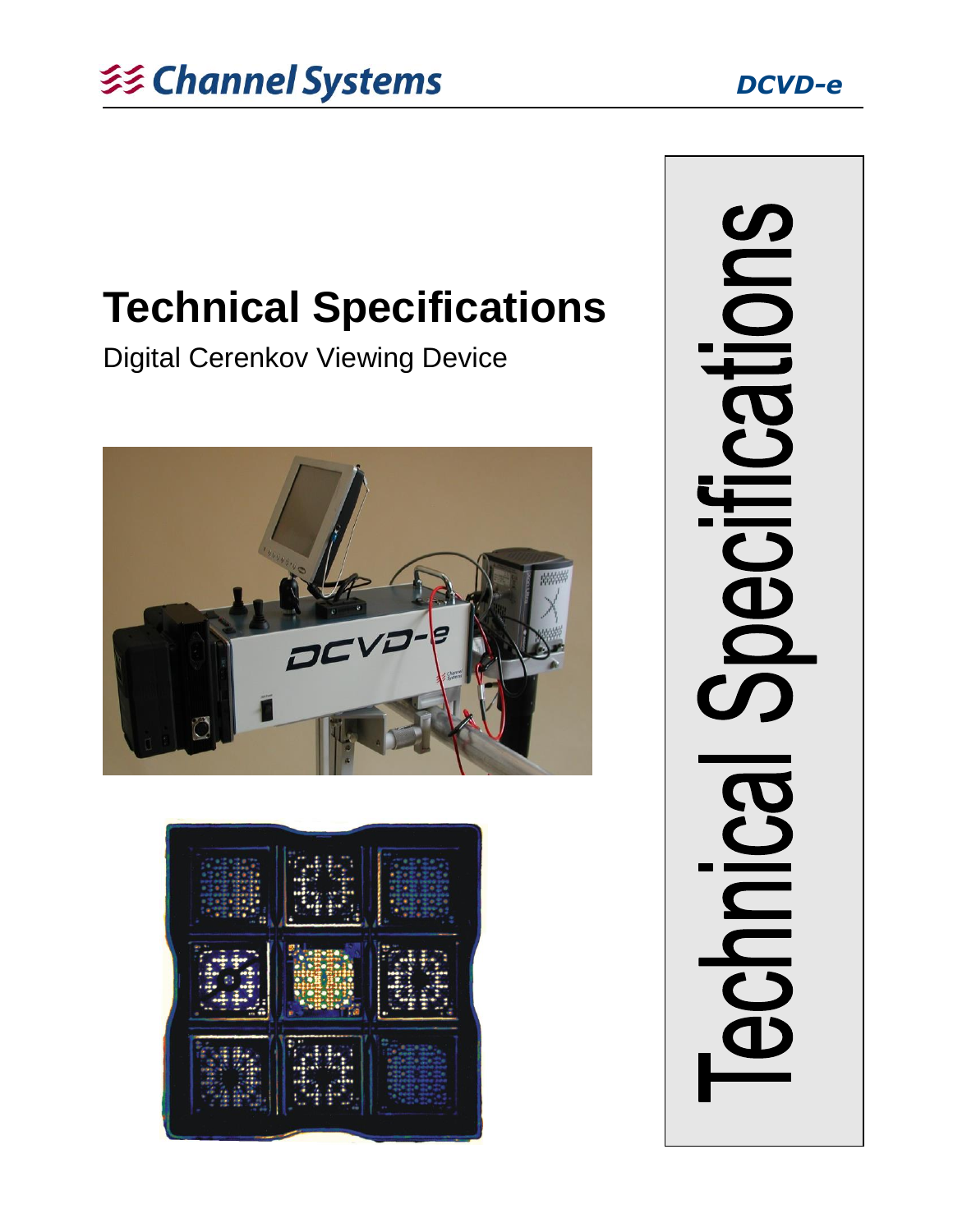# *DCVD-e*



### **Features**

- High sensitivity CCD capable of detecting Cerenkov glow from 10,000 MWd/T burnup fuel cooled for 40 years
- User selectable exposure, gain, and binning
- Grey-scale or false-colour image viewing
- High visibility Class 3 laser pointer for locating fuel assemblies
- Stable detector platform for mounting on facility railing or fuelling machines
- Battery operation for 3-4 hours before recharging

### **Physical**

| DCVD-e Dimensions, on railing, excluding monitor and down leg (mm) 870x200x430 |  |
|--------------------------------------------------------------------------------|--|
|                                                                                |  |
|                                                                                |  |
|                                                                                |  |
|                                                                                |  |

### **Environmental**

### **Detector**

| CCD Sensor, Lumogen-coated for UV Sensitivity |  |
|-----------------------------------------------|--|
|                                               |  |
|                                               |  |
|                                               |  |
|                                               |  |
|                                               |  |
|                                               |  |

# **Filter Transmission**